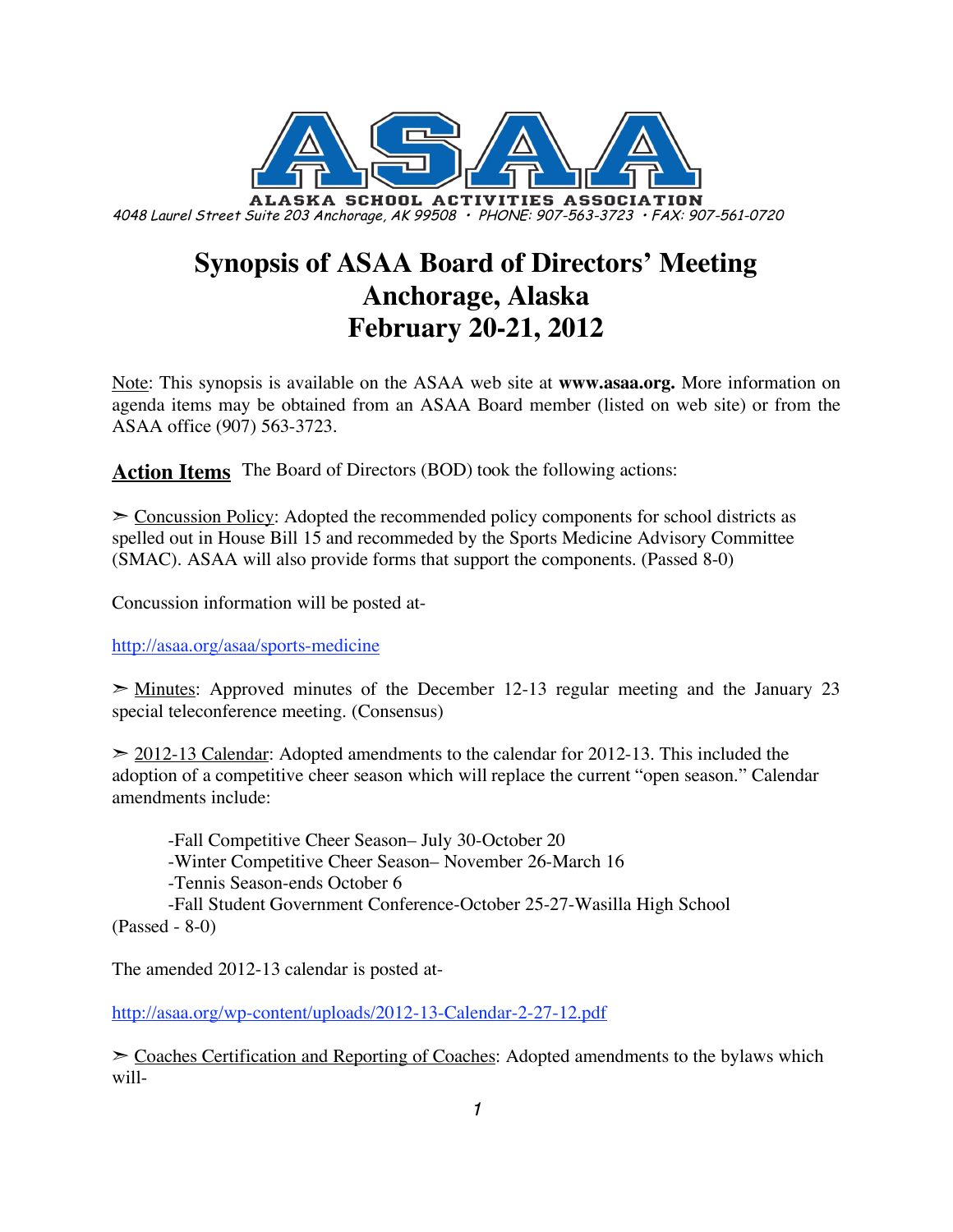- 1. impose a penalty on schools for using non-certified coaches who have not received extensions through ASAA, and
- 2. for failing to report the names of coaches in a timely manner as stated in Article 10, Section 4.

The penalties will be \$105 per coach for each offense. The amendment goes into effect on July 1, 2012. (Passed – 8-0)

 $\geq$  Adoption of Conferences and Berths to State: Adopted the remaining school placements, conferences and names, and berths to state in Mixed-Six volleyball and 1A-2A-3A wrestling. In 1A basketball, the board reformated the Central Interior, Arctic Slope and Northwest Arctic Conferences and berths. (Passed – 8-0)

Final adoptions of 2012-13 conferences and berths to state are posted at-

http://asaa.org/wp-content/uploads/2012-13-Classification-and-Conference-Breakdown-2-21- 12.pdf

Although there were requests to further revise the Kachemak and Denali wrestling conferences and berths, the board decided to leave them as adopted and to review the conferences in 2012-13 as specified under Championship Tournament Policy L.

► Hall of Fame Bylaws Amendment: Adopted amendments proposed by the Selection Committee to authorize members to participate and cast votes in a teleconference meeting. The board also clarified the meaning of a quorum and reordered it into another section. (Passed 8-0)

Alaska High School Hall of Fame Bylaws are posted at-

http://alaskahalloffame.org/bylaws

 $\geq 3A-4A$  Volleyball: Approved a proposal that would change the 3A-4A state tournament into a double elimination format beginning in 2012-13. (Passed -8-0)

 $\geq$  Reclassification Policy: Declined to adopt a policy under which school enrollments would have been studied every three years to determine whether reclassification should be undertaken. (Died for lack of second)

➣ Election of Officers: Billy Strickland-Region 1, Dean of Students-Bethel Regional High School, was reelected President.

Michael Graham-Region 4, Principal-East Anchorage High School,was reelected Vice-President. (Unanimous Consent)

State Tennis Tournament: After a lengthy discussion on the state tournament format, seeding, qualifying process and venue, the board approved the formation of an ad hoc tennis committee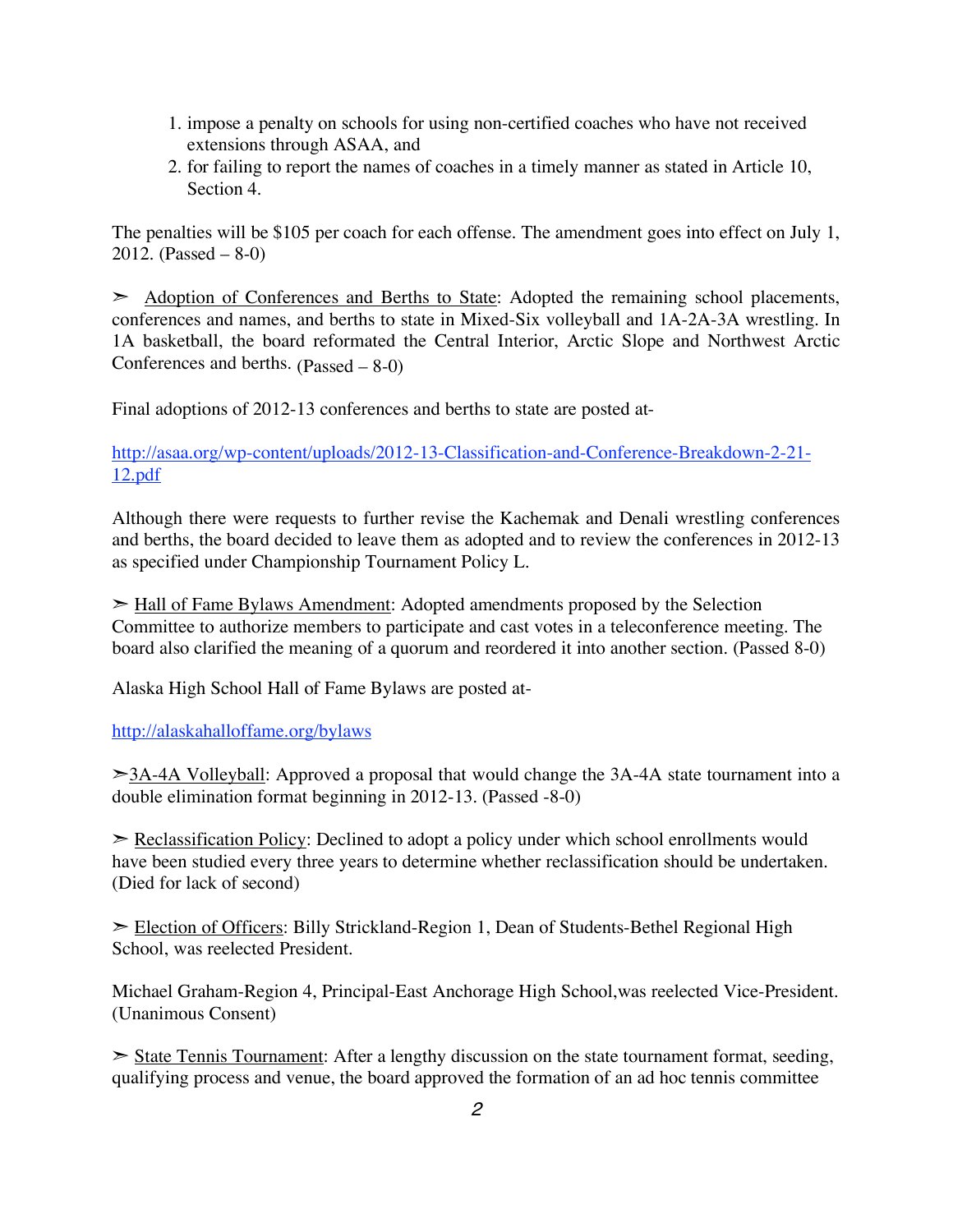with school district appointed regional representation to propose recommendations for the future. The committee will meet prior to the April board meeting. (Passed 8-0)

➣ Galena High School Complaint: Heard a complaint by Jon Buchanan, AD, representing Galena High School, that the school was being treated unfairly by other members of the Aurora Conference in basketball and volleyball. Under the Multi-Region Conference Policy, the Board has authority to resolve conflicts when a school files a complaint of unfair treatment. The board agreed to hear all parties in a formal telephonic hearing on February 27 at 11:00 a.m.

 $\geq$  Track and Field: Considered a proposal from Region 3 for the state tournament.

| <b>Request</b>                             | Action                                                                                            |
|--------------------------------------------|---------------------------------------------------------------------------------------------------|
| 1. No scratch deadlines                    | -dropped prior to a motion                                                                        |
| 2. Scoring of 8 places per event (4A only) | -motion defeated 5-2                                                                              |
| 3. Doubling of relay scores                | -dropped prior to a motion                                                                        |
| 4. Expanding 1A-2A-3A state tournament     | -not approved, stay with status quo and<br>reconsider after reclassification occurs in<br>2012-13 |
| $TL2$ DOD leased the following negative    |                                                                                                   |

**Reports** The BOD heard the following reports:

- Board Members
- State Tournaments
- Finance Committee
- Student Government
- Officials/Coaches/WPI
- Marketing
- Play for Keeps, Win for Life
- Technology
- Sports Medicine Advisory Committee (SMAC)
- Executive Director

**Public Comments** Heard comments on the state tennis tournament from Allen Clendaniel-Alaska Tennis Association, Julia Rumley-Student Athlete, Scott Kohlhaas-Alaska Tennis Association and Bill Cotton-Coach.

**Workshop Items** No workshop was held during this meeting.

#### **Tabled Items** None

**Discussion Items** The BOD discussed the following items:

➣ April Board Meeting: Discussed arrangements for the April 22-23 board meeting which will be held in Bethel.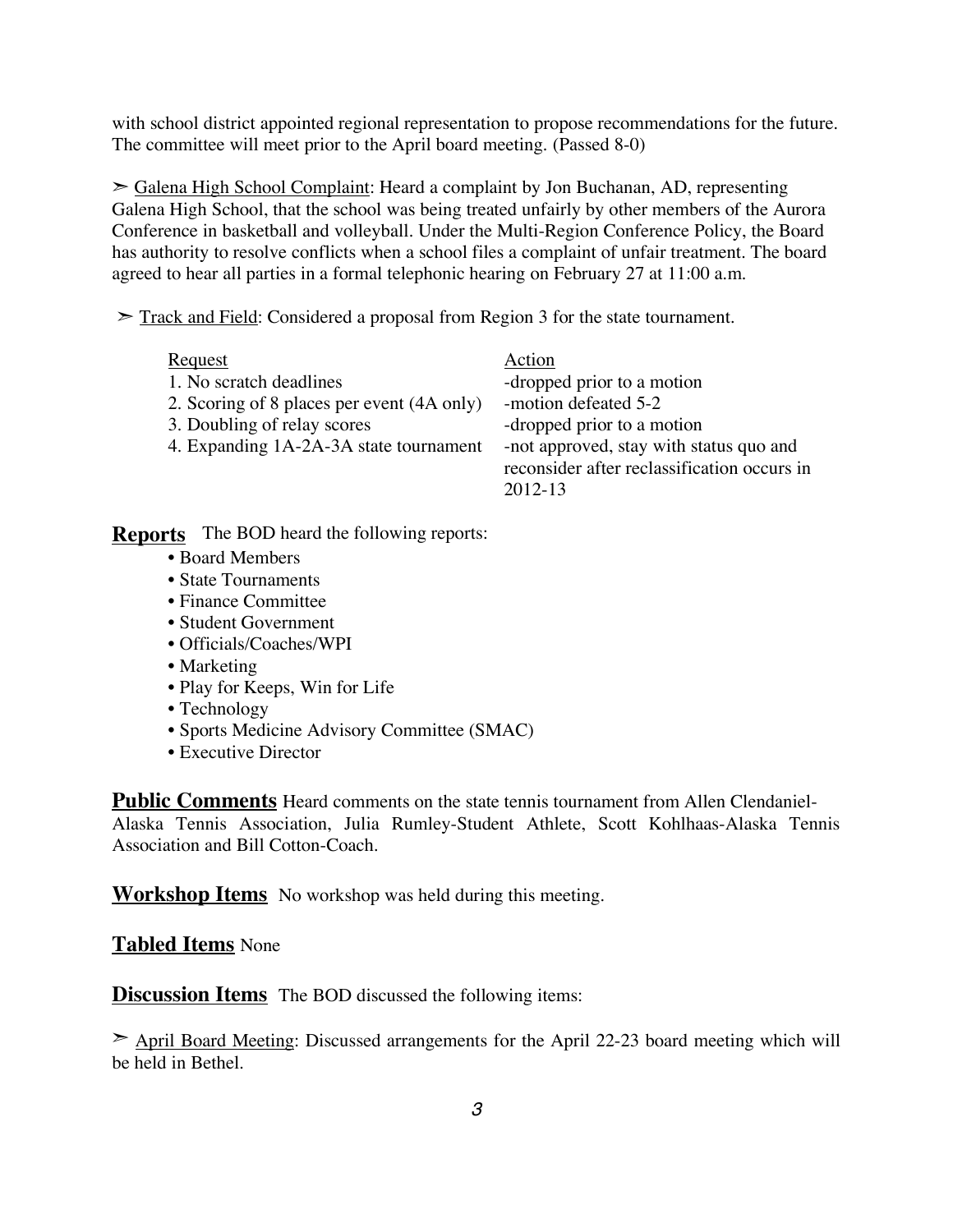**EXA** Wrestling: State Tournament Seeding Process - Revisited staff concerns with the current process of seeding the two state tournaments. These include the submittals of inaccurate and/or incomplete match records, conflicting match records, the time required to seed the tournaments, and the process by which the seeding results are conveyed to coaches. During its December meeting, the board considered the following three options if the process is to be changed and asked for regional input.

- 1. seeding only the champion from each region or conference and drawing in all other qualifiers,
- 2. seeding only the champion from each region or conference but placing the runner-up on the opposite side of the bracket
- 3. random draw all qualifiers

After further discussion, Regions 4/5 moved this to an action item which failed 4-4. The board then agreed to take action on this during the April board meeting after soliciting more input.

➣ State Wrestling Team Duals Tournament Proposal - Based on a request during the December meeting, staff presented a more detailed proposal on incorporating team duals tournaments into the state wresting tournaments. This proposal, if adopted, would not increase the length of the existing state tournament because it would reduce the 16 wrestler bracket to 12 wrestlers. Further discussion will occur during the April board meeting.

➣ Girls Wrestling Proposal – Revisited a Mt. Edgecumbe High School proposal to create separate girls weight classes and wrestling divisions at conference/region and state tournaments. Based on the current number of girls wrestling, the board determined that a separate girls division is not feasible unless all wrestling is held during a common season.

 $\triangleright$  Wrestling Weight Classes – Reviewed responses to the new weight classes after completion of the wrestling seasons based on data and comments presented by Nome coach, Dudley Homelvig. The main dissatisfaction seems to be in the lower weight classes where our smallest wrestlers are put at a disadvantage because they have to "wrestle up" to get to the 106 pound class. They are frequently paired against a larger wrestler who has "dropped down." After discussion, the board asked for more input prior to taking action during the April meeting.

➣ Letter from Kenai Central High School – Heard that the school is concerned with the wrestling reclassification and the split wrestling seasons because there is less competition for their wrestlers because only 2 schools on the Peninsula compete in the 4A wrestling season. There is also concern that a number of football players are choosing to play basketball rather than wrestle since the two seasons are in direct conflict (overlap). After discussion, the board asked that 4A schools be surveyed to gather data on the results of the split seasons. Information will be sought on-

- 1. overall satisfaction with the new season,
- 2. whether there were more football players who chose to wrestle compared to past years,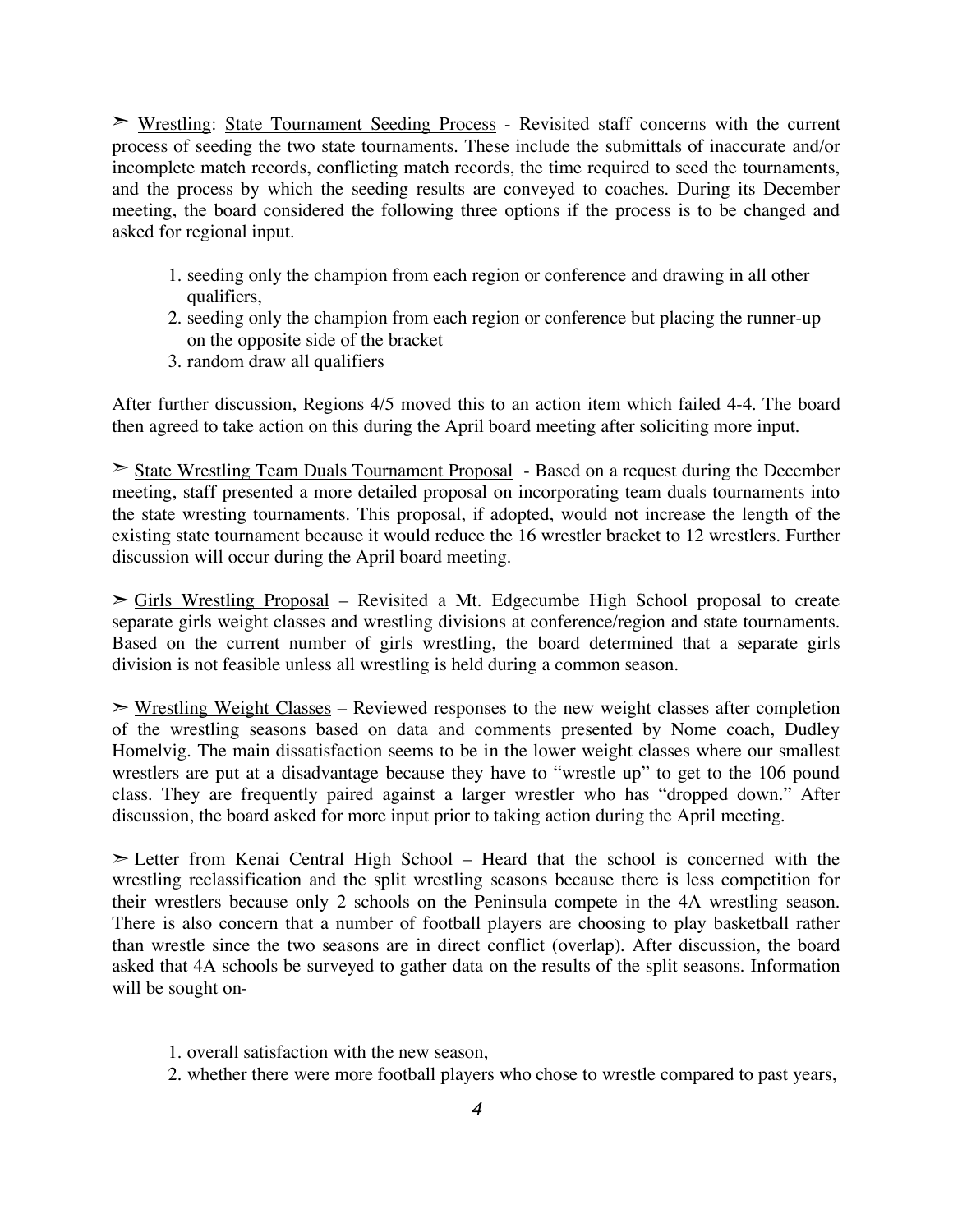- 3. how this year's overall participation numbers compare to last years, and
- 4. whether any new conflicts arose as a result of the season change.

 $\geq$  Cheerleading: Heard a presentation by Bill Seely of UCA on initiating a new competitive cheer activity in Alaska called Stunt. There will be a demonstration at the upcoming state cheerleading championships. Two ASAA cheer coordinators recently attended a high school state stunt competition in Orlando and reported on their experiences.

 $\geq$  Soccer: Dropped further discussion on classifying soccer because no new proposal was brought forth.

 $\ge$  All-State Art Competition: Heard and discussed a report on the pending inaugural digital art competition. Discussed the promotional materials, judging rubrics, and timelines.

 $\ge$  Tennis: Heard public comment from a number of citizens in the tennis community who were concerned about the future of the state tournament considering the problems expressed by staff during the December board meeting. These were:

- 1. not enough cross-conference regular season competition (Regions 3 and 5 each have only one school participating),
- 2. not enough qualified officials,
- 3. state tournament seeding criteria,
- 4. state tournament qualifying criteria,
- 5. limited facility for state tournament,
- 6. state tournament not a culminating event for majority of students, and
- 7. outside influence on state tournament (ie: USTA traveling trophy).

Following a review and discussion of these issues, the board directed that an ad hoc committee of school representatives from the the participating regions be formed to make recommendations for the future, and that it meet prior to the April board meeting.

➣Hockey: Revisted the issue concerning the dual-participation rule and how it applies to House Teams which travel for competition. This was prompted by requests to apply the rule only to boys hockey participants. Staff developed a proposed amendment to the Hockey Supplemental Rules which would clarify the issue, as follows:

"ASAA prohibits students, who are members of a high school team, from competing as members of a non-school "comp" or "junior hockey team" beginning with the first day of high school practice until a school has completed its season. The prohibition on competing on a non-school team will be lifted during Thanksgiving and Christmas vacation dates as they are determined by the schools and districts. **(ADD) Students may participate as members of a "house team" at any time during the high school season, but will be permitted to travel to compete with the "house team" only during the Thanksgiving and Christmas vacation windows as they are specified above.** Although this rule does not restrict practice on a non-school team during the high school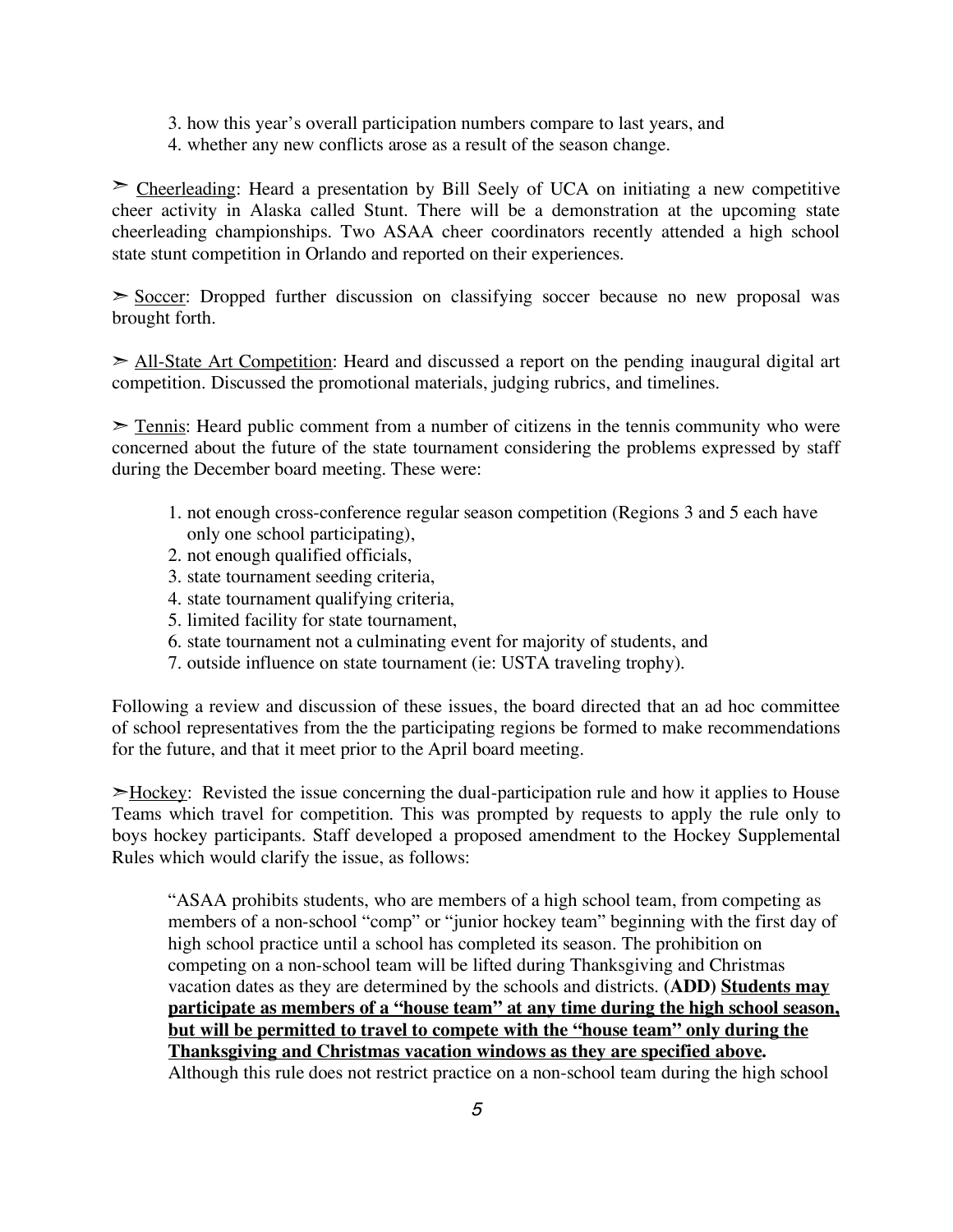season, no student may participate in a high school game on a day in which he/she has participated in a "comp" practice. (See item 12 of supplemental rules regarding penalty)."

The board directed that this be placed on the action agenda for the April meeting.

►Television/Media Update: Heard plans to webstream 8 championship basketball games and televise those games on ARCS.

➣ Strategic Planning: Heard a report from facilitator Jerry Covey on ASAA's strategic plan for 2012-16. Staff will propose timelines for implementation prior to formal adoption by the board during the April meeting. The adopted plan will be widely distributed after final adoption.

 $\triangleright$  Fundraising */Legislative Report:* Heard an update on efforts to raise funding through the state capital budget. Discussed efforts to amend the Concussion Statute (House Bill 15). Discussed a proposed bill to extend eligibility to certain home school students. The Executive Director will participate in the AASA Fly-in in early March.

► Hall of Fame Selection Committee: Was notified of the Class of 2012 of the Alaska High School Hall of Fame which will be inducted on August 5 in Anchorage –

| Steve McSwain – East Anchorage High School - 1983                     |
|-----------------------------------------------------------------------|
| Activity Participant – Vivica Genaux – West Valley High School – 1987 |
| Richard Cooper – Haines High School – 1984                            |
| Roger Schmidt – Sitka High School – 1987                              |
| Paul Brauneis – Chugiak High School                                   |
| Mike Smithers - Ketchikan High School                                 |
| Craig Jung – Kenai Central High School                                |
| John Andrews – Kenai Peninsula School District                        |
| Nordic Skiing Association of Anchorage                                |
| Alaska Commercial Company                                             |
|                                                                       |

Was asked to approve a minor revision to the Hall of Fame bylaws

 $\ge$  All Sports Trophy: Briefly discussed a proposed new trophy for schools which win multiple championships which might be renamed the "Greatland Cup." This will continue to be a discussion item during the April board meeting.

 $\geq$  Spirit of Sport Award: Discussed this award, sponsored by the NFHS, which recognizes an act of outstanding sportsmanship in each state, section and in the nation. The board recommitted its support and asked that the application form be sent to each region, to have it posted on the website and to set deadlines. Learned that ASAA will not nominate a 2011-12 winner due to lack of nominations.

➣ Eligibility Rule Violation Sanctions: Met with Anchorage School District Superintendent Carol Comeau who is concerned about the severity of sanctions placed on schools for violations of eligibility rules.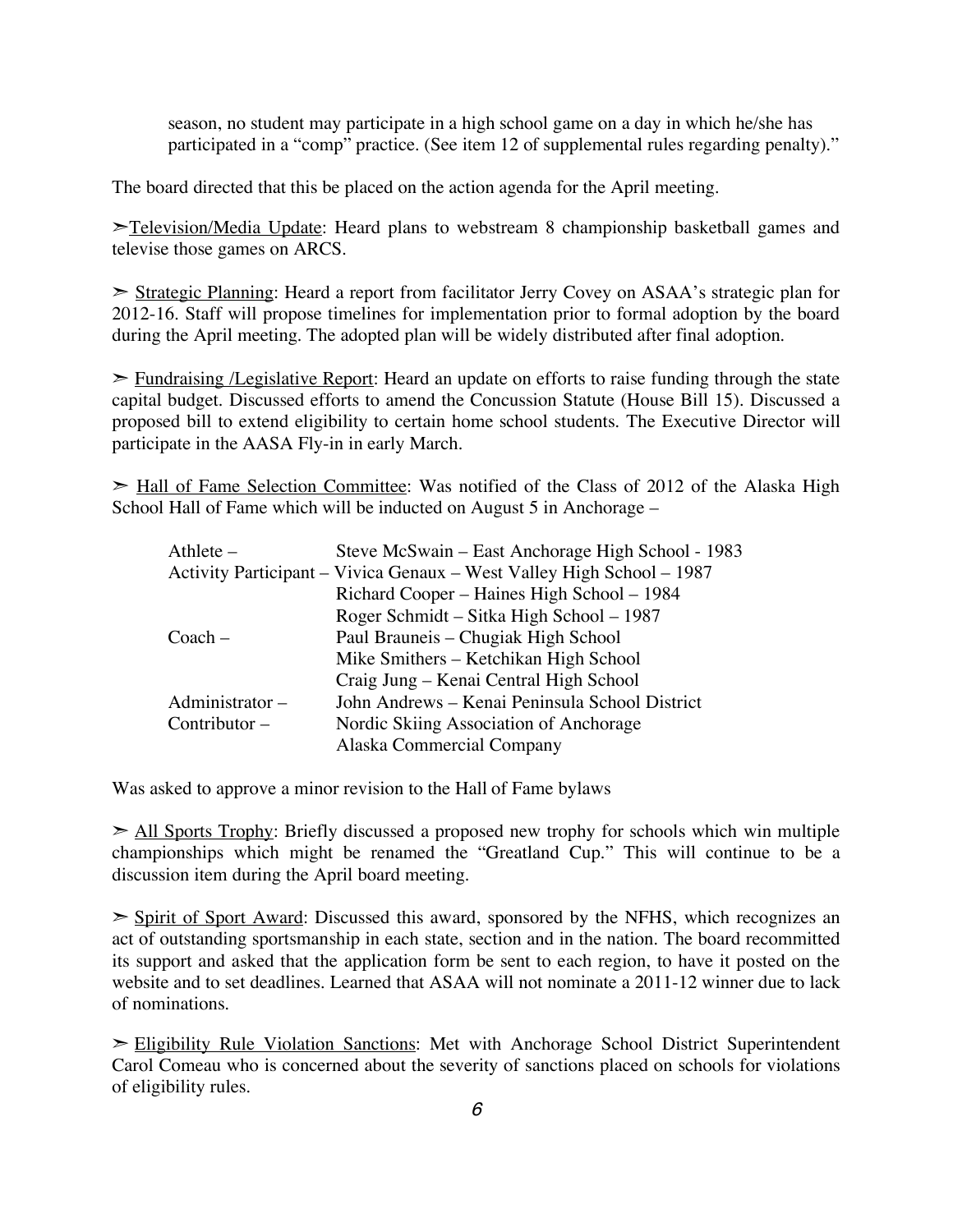$\geq \frac{8^{th}}{10^{th}}$  Grade Student Participation / Cooperative Teams: Heard comments from Region 1 on the current bylaw. A proposal for amendment might be brought forward during the April meeting.

#### **Student Hearing**

None

#### **Executive Session**

None

#### **Items for April Meeting –** April 22-23, 2012 – Bethel, LKSD Office

#### **Tabled Items**

1. None

#### **Workshop**

None

### **Reports**

1.

### **Discussion**

- 1. Wrestling
	- a. State Team Duals Championships
	- b. Weight Classes
	- c. Seasons
- 2. All-State Art Competition
- 3. Tennis State Tournament Format, Qualifying Criteria and Seeding
- 4. State Tournament Bids
	- a. Swimming and Diving
	- b. Others
- 5. Title IX Update
- 6. Greatland Cup
- 7. Fundraising Report
- 8. Legislation
- 9. Home School Eligibility Flow-chart
- 10. Penalties for Violation of Eligibility Rules
- 12. 2012-13 Operating and Grants budgets
- 13.
- 14.
- 15.